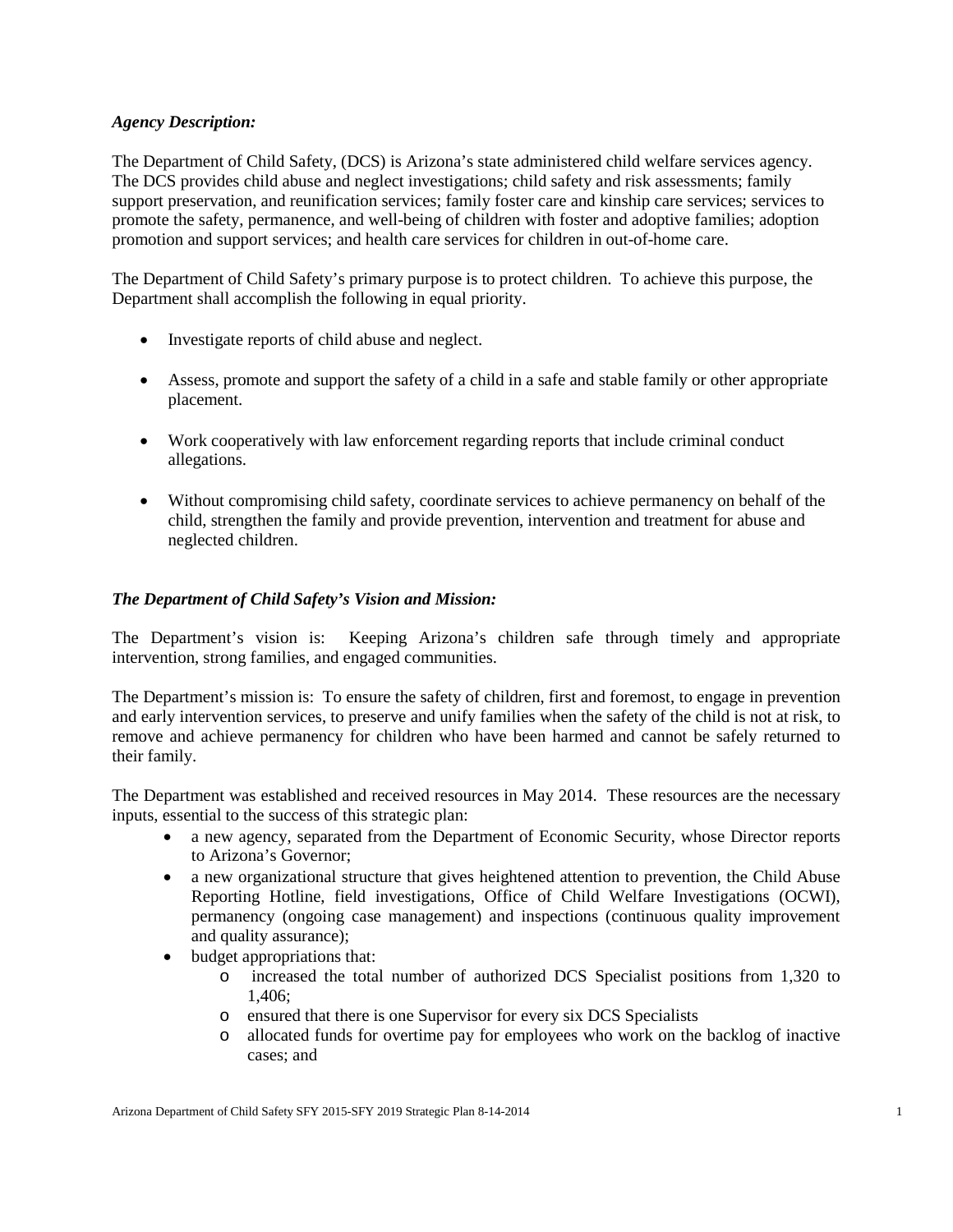o included funding for services for children and families.

As a result of the Child Advocate Response Examination (CARE) Team report that was released in early January 2014, the Department has identified nine strategic issues, with corresponding strategies, goals, performance measures objectives and related benchmarks. These well-developed strategies represent the interventions and activities that will be accomplished during SFY 2015 through SFY 2019. The Department expects that these initiatives will achieve the goals of greater system capacity and enhanced service delivery, to improve the safety, permanency and well-being outcomes for children in families.

# *Strategic Issues, Strategies, Goals, Performance Measures*

# **Strategic Issue One: Employee Workload**

Child Safety Specialists have been carrying caseloads well above the Department's standards for many years.

The Department's caseload standard is:

- for investigations, 13 reports per month per Child Safety Specialist;
- for in-home services, working with 33 cases per month per Child Safety Specialist; and
- for out-of-home (foster care) services, working with 20 children per month per Child Safety Specialist.

In January 2014, caseloads were 22 per cent above the standard. Focus groups and surveys of Department staff and stakeholders repeatedly identified unmanageable caseloads as a primary factor preventing a standard of practice that adheres to written policy and procedure. In addition to new caseload standards, the Department has over 13,000 reports that have been open for more than 60 days with no activity. This backlog of inactive cases adds to the overall caseload and must be addressed in order to reach the Department's caseload standards. Furthermore, employee surveys identified a need for support staff to assist with tasks such as copying and mailing documents, scheduling visits, completing forms and paperwork, and returning general phone calls thereby reducing workload for DCS case management staff.

According to the CARE Team report, *Eyes on Children*, "the attrition of new employees is approximately 25 to 30%, and there is a significant representation of employees whose tenure reflects months not years." High turnover contributes to the backlog of inactive cases and to high caseloads, which in turn produce more employee turnover. Turnover among field staff is costly to the agency and to families. The persistent need to hire and train new staff diverts agency resources from direct services to families. The need to reassign cases due to staff attrition can lead to delays in service provision and delays to permanency.

### **Strategy:**

Increasing the size of the workforce, reducing caseloads, and decreasing per case workload are expected to improve the Department's capacity to meet the demand for services. Sufficient capacity is necessary for organizational stability, which is a prerequisite for consistent process and standard work. The Department anticipates that when Child Safety Specialists practice according to the standards in Department policy and procedure, with effective and timely supervision; children and families will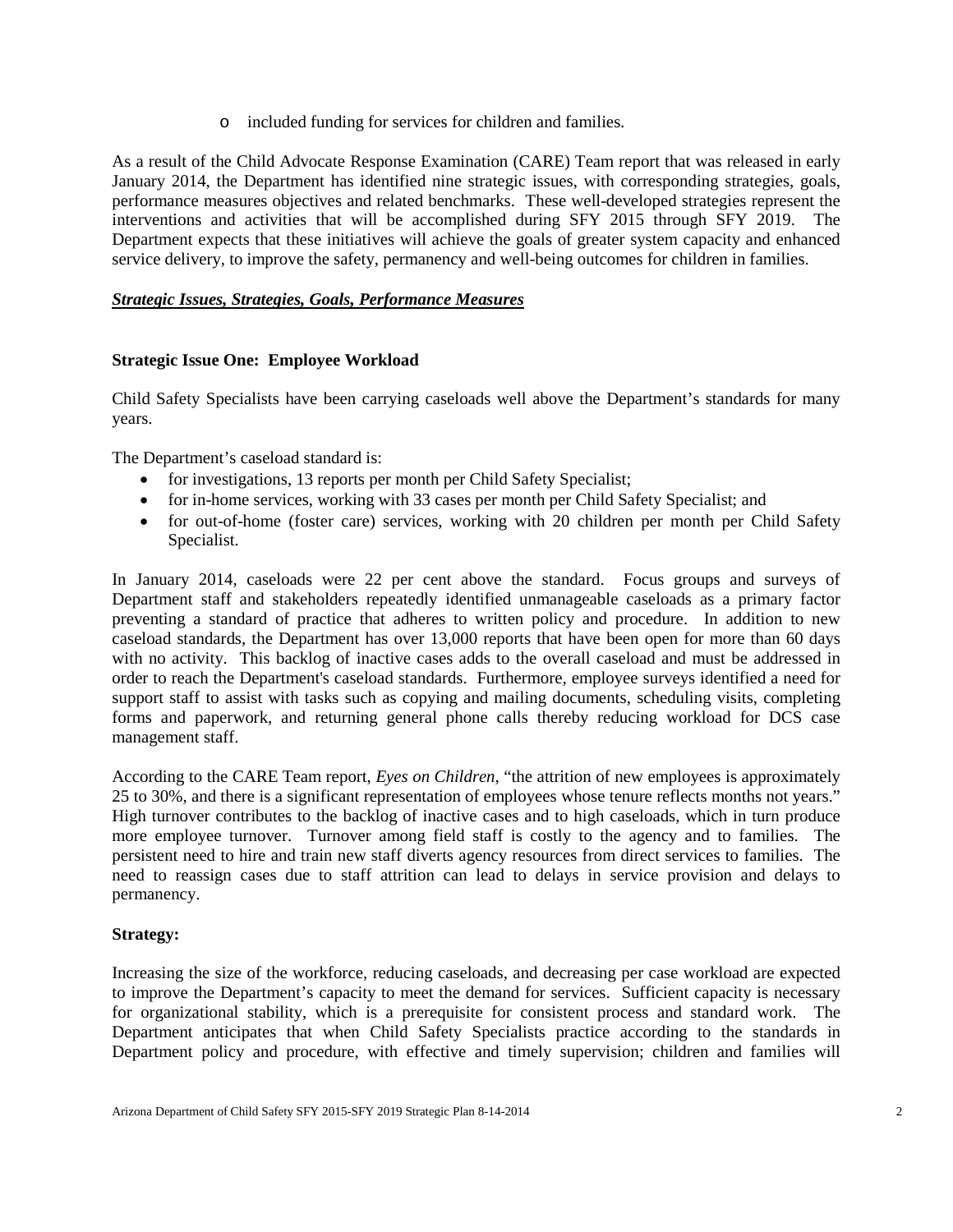experience various outcomes that include higher rates of timely initial response to reports, more comprehensive safety and risk assessments, less intrusive safety plans, greater involvement in case planning, more frequent higher quality parent-child visitation, and more frequent higher quality contacts with their caseworkers. The long-range impact is expected to include a reduced rate of repeat reports, reductions in the size of the out-of-home care population without compromising child safety, more rapid success of safe and permanent reunification, the timely achievement of adoption and increased child wellbeing.

The Department has selected interventions to improve recruitment and retention of staff based on attrition data and employee input during the CARE Team's evaluation. Employee survey responses revealed the need for better pay equity, modern technology and equipment, and improved worker safety, and indicated that addressing these needs would improve retention. The Department believes that improved recruitment and retention will reduce caseloads, which will have the medium and long-range effects previously described. Furthermore, retention will improve staff experience and skills, which will be particularly beneficial to the quality of supervision.

### **Goal: Eliminate the Backlog of Inactive Cases**

**Performance Measure One:** The average monthly caseload will be reduced to the Department's caseload standard for each case type.

**Performance Measure Two:** All cases will be assigned to staff and receive action.

#### **Goal: Worker Retention**

**Performance Measure:** The Department will measure achievement of this goal through tracking of vacancy and turnover rates.

### **Strategic Issue Two: Providing the Workforce with Effective Tools**

#### **Training that is individualized and competency-based**

The CARE Team found that critical decisions are "subject to the individual judgment of staff," and recommended that management "identify best practices that should be standard and implement those best practices through development of standard work and continual training across the organization." The CARE Team evaluation also found that some training, such as supervisor training, has not been provided on time and that annual in-service training is needed so that "all field staff receives consistent and current instruction." Input into the adequacy and design of training was also obtained during well-attended staff forums. Suggestions from the training forums have been incorporated into the training improvement plan.

### **Development of Practice Standards**

The Failure Mode Effects Analysis conducted by the CARE Team found 142 total potential failure points between a call arriving at the hotline and closing an investigation. To address these system-wide concerns, the CARE Team repeatedly recommended increased capacity and implementation of standard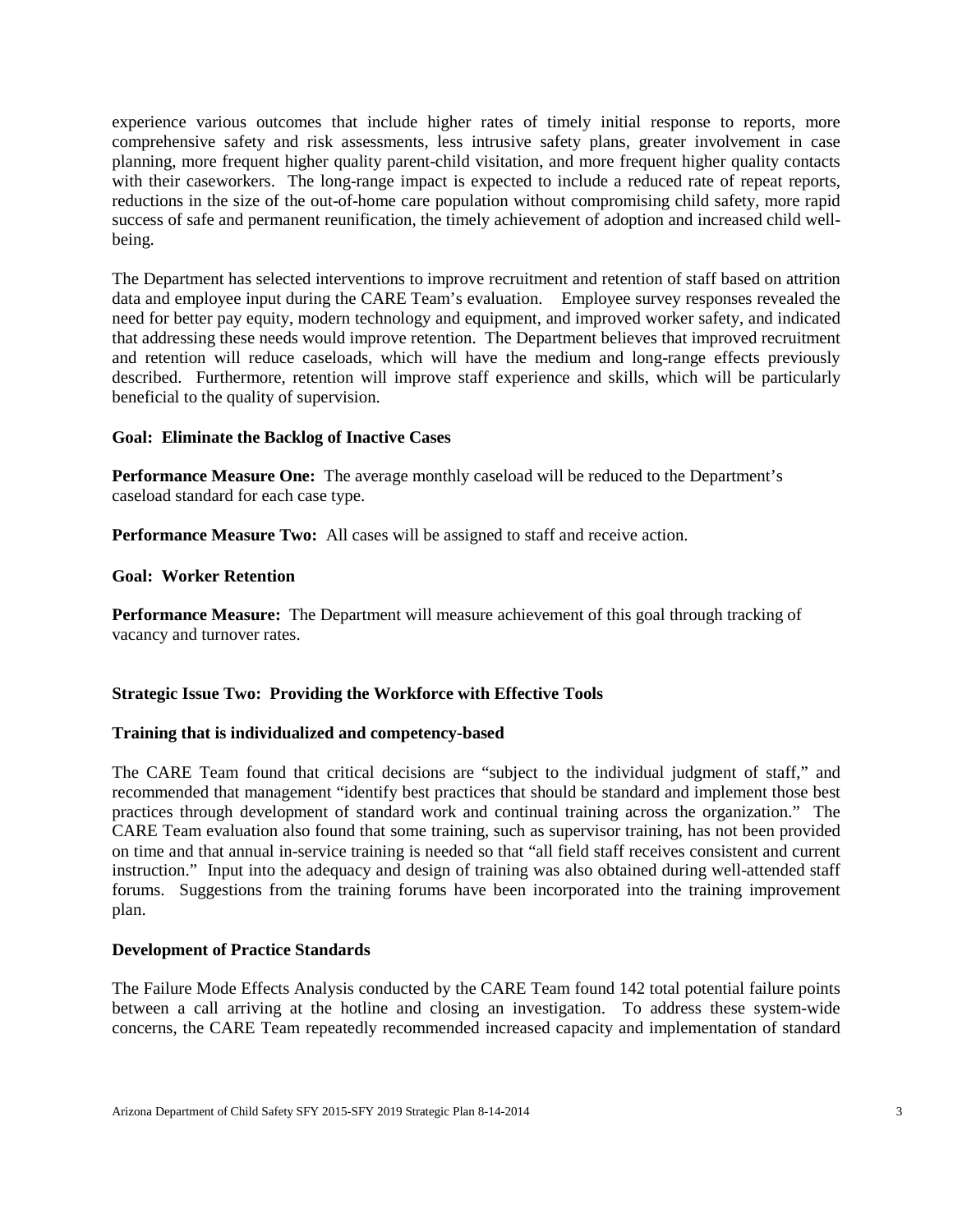processes that "identify the best current model of performing a task" to be promoted throughout the organization.

### **Improved Technology**

The agency currently has an automated system that is no longer effective in managing the current agency Federal and State program reporting requirements, and its business operations. The CARE Team identified a number of issues with the State's system, known as Children's Information Library and Data Source (CHILDS) including the lack of remote access and mobile device interface to assist the efficiency of field work and the difficulty of preserving the integrity of data. In addition, the architecture of the system is over fifteen years old and is no longer flexible for updates and enhancements needed for addressing strategic operations in areas such as reducing the agency's backlog of inactive cases and keeping up with newly acquired cases.

#### **Strategy:**

The Department of Child Safety believes that training is one of several essential interventions to develop standard practice across the organization. Formation of an organization with sufficient workforce and reasonable caseloads, training in current best practices, presence of high quality supervision and a sound quality assurance processes, will improve the consistency in all areas of practice. When the Department reaches a state of consistent practice, it will be better able to identify elements of current practice that are effective and those that are not, and continually adjust practice standards to achieve the best safety, permanency and well-being outcomes. The Department is particularly interested in evaluating the efficacy of the current safety and risk assessment model in achieving child safety, and preventing repeat reports, repeat maltreatment and re-entry into out-of-home care.

Several interventions have been identified by the Department to define and promote the best method of responding to reports of abuse or neglect. Adherence to joint investigation protocols will improve the ability of law enforcement, the Office of Child Welfare Investigations (OCWI) and Child Safety Specialists to conduct investigations that protect children, minimize trauma, promote child well-being and allow for prosecution of criminal conduct. The use of Multidisciplinary Teams (MDTs) and active multidisciplinary collaboration are proven methods that capitalize on expertise from a range of disciplines and perspectives to develop, implement and continually improve processes to promote child safety and well-being. In addition, the Department will resolve known inconsistencies in practice by identifying and promoting the best and current models for prioritizing response to reports, identifying criminal conduct allegations that require a joint investigation, and locating missing families and children.

A Family Assessment approach is being developed to respond to neglect and less severe physical abuse reports with a family-centered non-confrontational assessment that engages families in services to treat risks before they escalate to become safety threats. The Department expects that these interventions will result in medium-range outcomes of reduced repeat reports, and reduced entry and re-entry into out-ofhome care.

SFY 2015 budget appropriations included funds for the planning phase of replacing the CHILDS system. A needs assessment is underway to ensure that the system is designed for maximum flexibility, reliability and current technological standards; yet easy to use.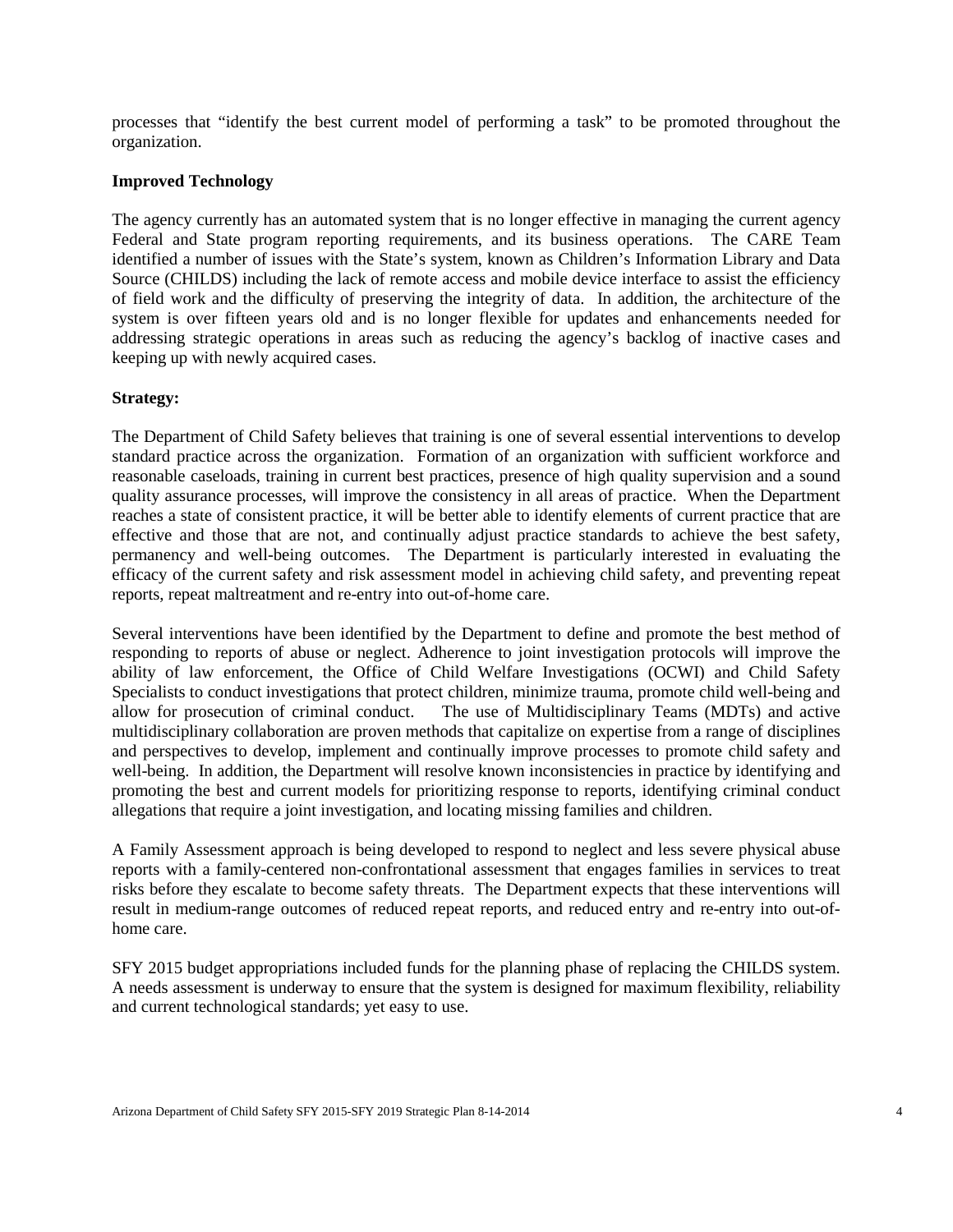#### **Goal: Establish Training that is Individualized and Competency-based**

**Performance Measure:** Completion of a Department training system.

#### **Goal: Create a validated safety and risk assessment tool.**

**Performance Measure:** The Department will measure achievement of this goal using the forthcoming Federal Child and Family Service Review measure addressing the rate of repeat reports.

### **Goal: To have an automated system that contributes to the efficiency of Department operations and produces quality data and outcomes.**

**Performance Measure:** This goal will initially be measured by the completion of the Requirements Analysis document to be developed and written during the planning phase of the CHILDS replacement.

#### **Strategic Issue Three: Integration of Operations with the Community**

Working alongside the community includes positive interaction and solid customer service with the various entities that assist in ensuring child safety within the State of Arizona. In addition to the Department serving the public as a whole, the community includes those individuals that report child abuse and neglect and private and faith-based child welfare agencies.

The Department's Child Abuse Reporting line (call center) is the starting point for all Department field activity to achieve the mission of child safety. In order to assess child safety and risks, a referral must be received at the call center and correctly categorized as a report if it meets the statutory criteria. The CARE Team evaluation found that the call center does not have sufficient staff capacity to meet the demand of incoming communication volume, and that "High abandoned call rates, long wait times and the current interview design do not facilitate efficient collection of information from the public." The CARE Team concluded that "clear performance standards need to be established and maintained."

The CARE Team also concluded that the agency "must strive to establish maximum transparency in its actions to recapture the trust of the public and create agency accountability." Transparency and public accountability will encourage stakeholders to engage in the agency's improvement efforts. Improvement will only be successful when there is meaningful collaboration with stakeholders, such as parents, kin, youth, American Indian tribes, foster parents, law enforcement agencies, the courts, the behavioral health system, prevention agencies, child advocates and the state legislature.

#### **Strategy:**

The Department has identified intake strategies to standardize the collection and documentation of information gathered by the call center, including the design of an effective process and implementation of a quality assurance review to monitor the consistency of decisions. The new standard process will be a more efficient response to communications, which will reduce caller wait time and the abandoned call rate. In addition, the anticipated automation enhancements will allow Child Safety Specialists to provide additional information gathered during an open investigation electronically instead of by phone. This information is necessary so that the Hotline retains complete documentation about all events or circumstances of abuse or neglect that are known to the agency and have already been assessed or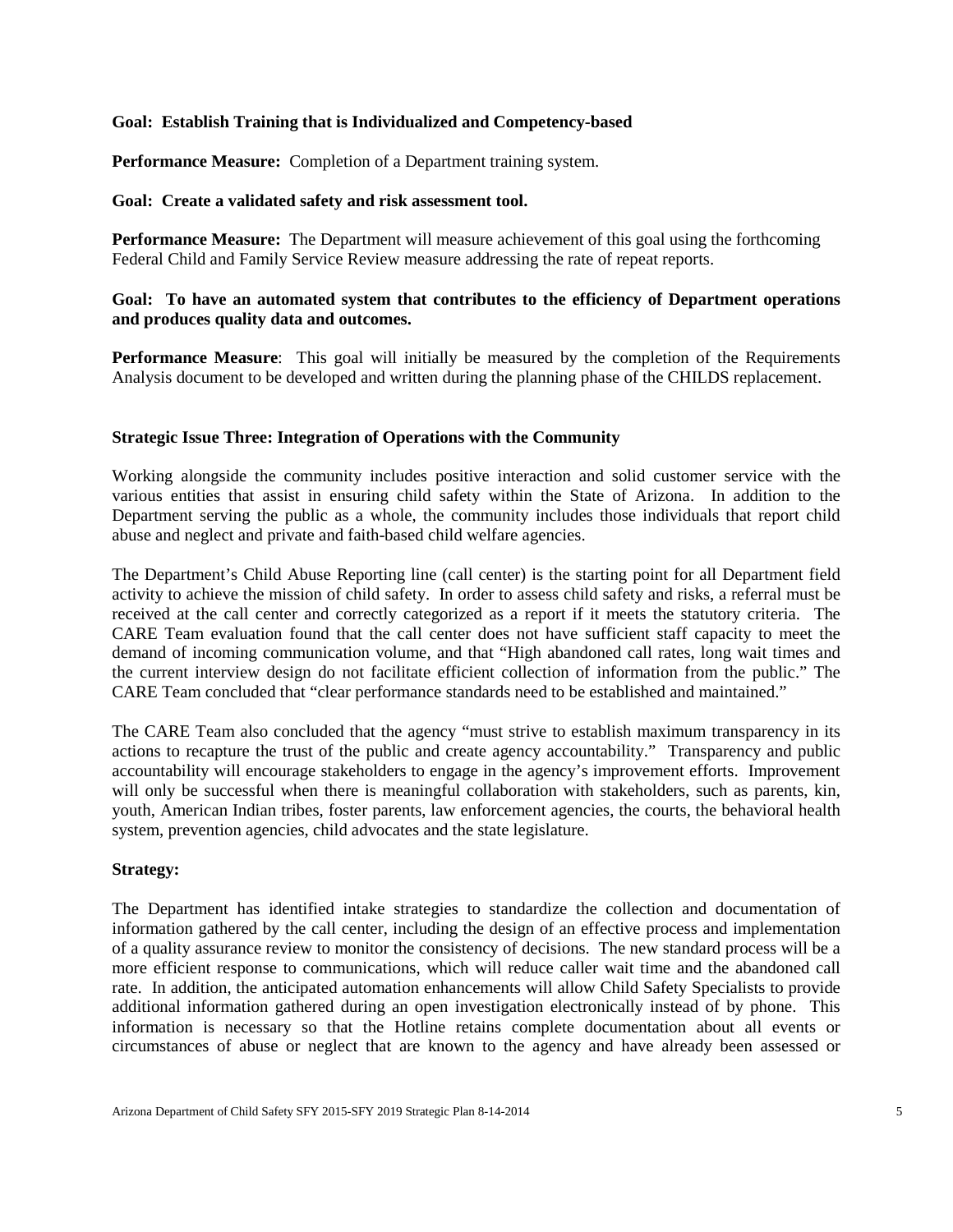investigated, so that future communications with the same information does not generate a new report and a second investigation. This new process would improve efficiency for field and call center employees, and increase the likelihood that field staff will communicate the information to the call center. In addition, the Department will explore the possibility of partnerships with other organizations that can serve community members seeking community resource information, thereby meeting the customer's need while reducing call volume at the Child Abuse Reporting call center. As result of all of these activities, more thorough and timely information will be collected from the public and forwarded to field units, allowing a faster response to concerns and ultimately improving child safety.

The CARE Team evaluation found a lack of clear performance standards and that individual judgment replaces standard process. Similar to high quality training, the Department believes that transparency and accountability are essential interventions to develop standard practice across the organization. When the entire organization is accountable to clearly defined best practice standards and successful outcomes for children and families, the consistency of practice will improve. When the Department reaches a state of consistent practice, it will be better able to identify elements of the practice standard that are effective and those that are not, and continually adjust practice standards to achieve the best outcomes.

#### **Goal: Improve the Department's Child Abuse Reporting Line Intake Process**

**Performance Measure:** The percentage of calls answered within 60 seconds will be at least 80 percent.

**Performance Measure:** The percentage of abandoned calls will be 8 percent or less.

#### **Goal: Operate with Transparency, Accountability and Open Communication**

**Performance Measure:** Consistent sharing of data and other information with the public covering material such as Department operations, policies, processes and outcomes.

#### **Strategic Issue Four: Ensuring Permanency and Well-being for the Children DCS Serves**

The results of the CARE Team's foster and adoptive parent survey indicated a need to improve the adequacy of background information foster and adoptive parents are provided, and their involvement in decision-making. Notification about hearings and case related meetings was also identified as an area needing improvement.

#### **Strategy:**

The Department expects that improved communication and resource family involvement in decisionmaking will improve resource family retention and improve the families' ability to meet the needs of the children in their care, which will achieve child well-being outcomes in relation to education, physical health and behavioral health. Furthermore, children who are mentally and physically healthy are more likely to have positive permanency outcomes.